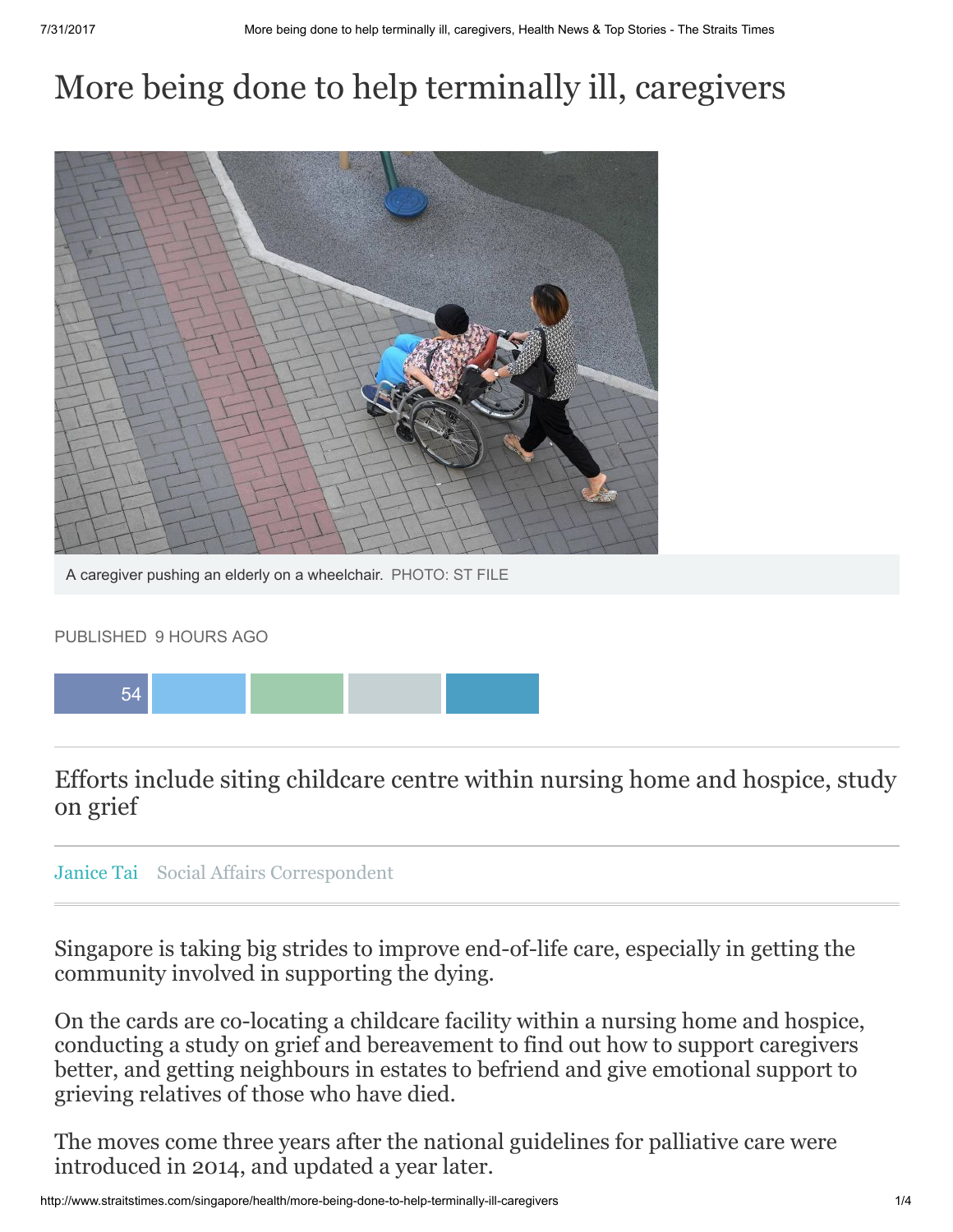Last Wednesday, the Singapore Hospice Council flew in an expert on palliative care from Britain - Professor Allan Kellehear - to share with key stakeholders here how Singapore can work towards becoming a "compassionate city".



There are hundreds of compassionate communities in the world, defined as places that enlist major sectors of the community to support the dying by reducing the impact of serious illnesses, caregiving and bereavement.

A spokesman for the Ministry of Health (MOH) said: "We are taking some steps in this direction... (We support) a whole-of-society approach to end-of-life care. We want to jointly partner the people and private-sector organisations to promote awareness of end-of-life issues and build a compassionate society together."

Related Story

Lessons from Britain's [compassionate](http://www.straitstimes.com/singapore/health/lessons-from-britains-compassionate-cities) cities

In the 2015 Quality of Death Index released by the Economist Intelligence Unit, Singapore was ranked the 12th best place in the world to die. It did well in affordability and quality of care, but fared the weakest in community engagement.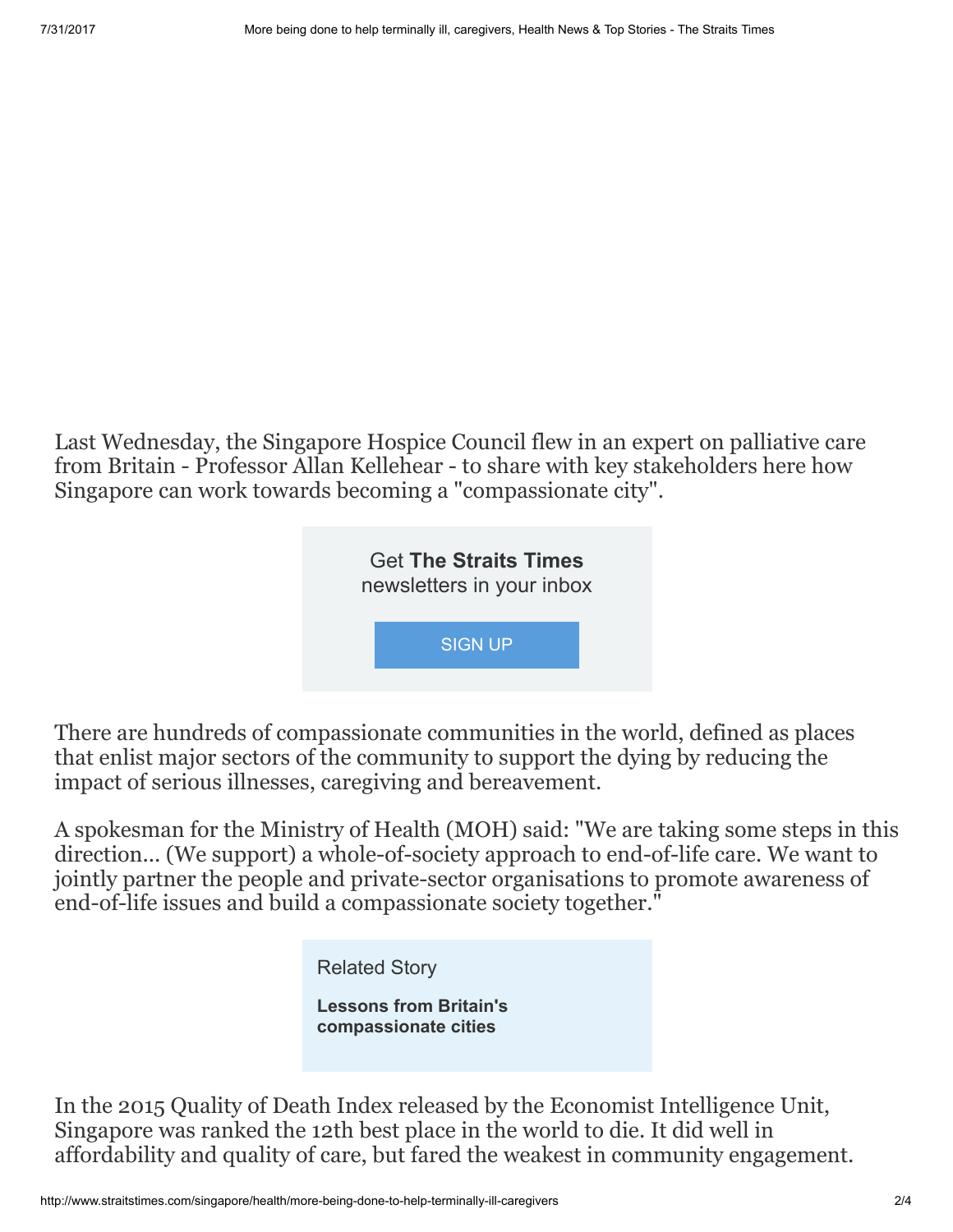7/31/2017 More being done to help terminally ill, caregivers, Health News & Top Stories - The Straits Times

Latest data also showed that many [Singaporeans](http://www.straitstimes.com/singapore/health/lessons-from-britains-compassionate-cities) do not die at home, though surveys indicated that most wish to. Only about one in four who died in the first three months of this year did so at home. Most of them - 63 per cent - died in hospitals.

Two of Singapore's regional health systems - the Eastern Health Alliance and National Healthcare Group - will be running pilot programmes to provide palliative home care for non-cancer patients, targeted to reach out to about 3,000 patients over the next five years, said Health Minister Gan Kim Yong at the Asia Pacific Hospice Conference last Thursday.

Prof Kellehear said terminally ill people and their caregivers often face issues of loneliness, isolation and mental health conditions because they are hidden and disenfranchised from the wider society.

To embrace and support this group of people within the community, the palliativecare sector has come up with some initiatives.

Next month, St Joseph's Home in Jurong West Street 24, which serves both hospice and nursing- home residents, will open a childcare centre on its grounds to encourage inter-generational interaction and bonding, and meet the needs of back-to-work parents.

"Back-to-work adults can leave their infants or children at the centre while visiting their elderly parents, and the inter-generational programmes are aimed at instilling in our children compassion and respect for our elders," said St Joseph's administrator Geraldine Tan.

It is believed to be the first such facility to have a childcare centre on-site. The children can mingle with the elderly at a playground on its grounds or visit their seniors upstairs and have tea with them.

Other efforts to bring the community closer to the terminally ill and their caregivers include getting residents and volunteers in the neighbourhood to reach out to those in their midst.

Said the MOH spokesman: "We have started discussions with HCA Hospice Care on working together to support the caregivers of those who pass on, with befriending and emotional support."

HCA Hospice Care is the largest provider of home palliative-care services in Singapore.

Separately, in the next few months, the Singapore Hospice Council is commissioning a study to find out how people deal with loss in their lives, including bereavement, and whether current services are adequate in meeting their needs.